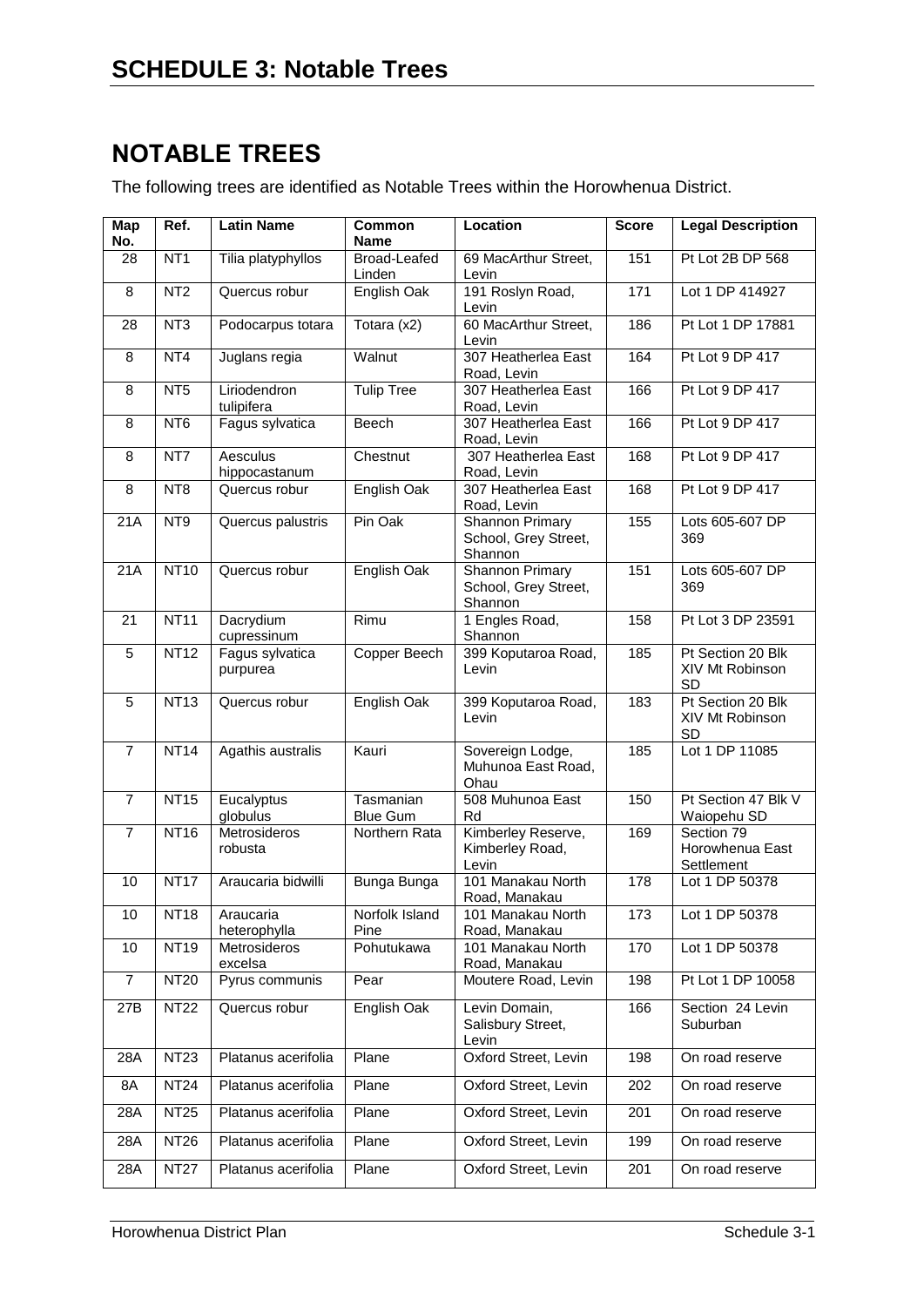# **SCHEDULE 3: Notable Trees**

| Map<br>No. | Ref.        | <b>Latin Name</b>                | <b>Common</b><br><b>Name</b> | Location                               | <b>Score</b> | <b>Legal Description</b> |
|------------|-------------|----------------------------------|------------------------------|----------------------------------------|--------------|--------------------------|
| 28A        | <b>NT28</b> | Platanus acerifolia              | Plane                        | Oxford Street, Levin                   | 201          | On road reserve          |
| 28A        | <b>NT29</b> | Platanus acerifolia              | Plane                        | Oxford Street, Levin                   | 202          | On road reserve          |
| 28A        | <b>NT30</b> | Platanus acerifolia              | Plane                        | Oxford Street, Levin                   | 202          | On road reserve          |
| 28A        | <b>NT31</b> | Platanus acerifolia              | Plane                        | Oxford Street, Levin                   | 198          | On road reserve          |
| 28A        | <b>NT32</b> | Platanus acerifolia              | Plane                        | Oxford Street, Levin                   | 201          | On road reserve          |
| 28A        | <b>NT33</b> | Platanus acerifolia              | Plane                        | Oxford Street, Levin                   | 202          | On road reserve          |
| 28A        | <b>NT34</b> | Platanus acerifolia              | Plane                        | Oxford Street, Levin                   | 199          | On road reserve          |
| 27B        | <b>NT35</b> | Platanus acerifolia              | Plane                        | Oxford Street, Levin                   | 192          | On road reserve          |
| 27B        | <b>NT36</b> | Platanus acerifolia              | Plane                        | Oxford Street, Levin                   | 196          | On road reserve          |
| 27B        | <b>NT37</b> | Platanus acerifolia              | Plane                        | Oxford Street, Levin                   | 190          | On road reserve          |
| 27B        | <b>NT38</b> | Platanus acerifolia              | Plane                        | Oxford Street, Levin                   | 184          | On road reserve          |
| 27B        | <b>NT39</b> | Platanus acerifolia              | Plane                        | Oxford Street, Levin                   | 191          | On road reserve          |
| 27B        | <b>NT40</b> | Platanus acerifolia              | Plane                        | Oxford Street, Levin                   | 194          | On road reserve          |
| 27B        | <b>NT41</b> | Platanus acerifolia              | Plane                        | Oxford Street, Levin                   | 188          | On road reserve          |
| 27B        | <b>NT42</b> | Platanus acerifolia              | Plane                        | Oxford Street, Levin                   | 197          | On road reserve          |
| 27B        | <b>NT43</b> | Platanus acerifolia              | Plane                        | Oxford Street, Levin                   | 193          | On road reserve          |
| 27B        | <b>NT44</b> | Platanus acerifolia              | Plane                        | Oxford Street, Levin                   | 198          | On road reserve          |
| 27B        | <b>NT45</b> | Platanus acerifolia              | Plane                        | Oxford Street, Levin                   | 170          | On road reserve          |
| 27B        | <b>NT46</b> | Platanus acerifolia              | Plane                        | Oxford Street, Levin                   | 172          | On road reserve          |
| 28A        | <b>NT47</b> | Platanus acerifolia              | Plane                        | Oxford Street, Levin                   | 199          | On road reserve          |
| 28A        | <b>NT48</b> | Platanus acerifolia              | Plane                        | Oxford Street, Levin                   | 199          | On road reserve          |
| 28A        | <b>NT49</b> | Platanus acerifolia              | Plane                        | Oxford Street, Levin                   | 198          | On road reserve          |
| 28A        | <b>NT50</b> | Platanus acerifolia              | Plane                        | Oxford Street, Levin                   | 200          | On road reserve          |
| 28A        | <b>NT51</b> | Platanus acerifolia              | Plane                        | Oxford Street, Levin                   | 195          | On road reserve          |
| 28A        | <b>NT52</b> | Platanus acerifolia              | Plane                        | Oxford Street, Levin                   | 195          | On road reserve          |
| 28A        | <b>NT53</b> | Platanus acerifolia              | Plane                        | Oxford Street, Levin                   | 199          | On road reserve          |
| 28A        | <b>NT54</b> | Platanus acerifolia              | Plane                        | Oxford Street, Levin                   | 199          | On road reserve          |
| 28A        | <b>NT55</b> | Platanus acerifolia              | Plane                        | Oxford Street, Levin                   | 201          | On road reserve          |
| 28A        | <b>NT56</b> | Platanus acerifolia              | Plane                        | Oxford Street, Levin                   | 202          | On road reserve          |
| 28A        | <b>NT57</b> | Platanus acerifolia              | Plane                        | Oxford Street, Levin                   | 202          | On road reserve          |
| 28A        | <b>NT58</b> | Platanus acerifolia              | Plane                        | Oxford Street, Levin                   | 202          | On road reserve          |
| 28A        | <b>NT59</b> | Platanus acerifolia              | Plane                        | Oxford Street, Levin                   | 196          | On road reserve          |
| 24         | <b>NT60</b> | Platanus acerifolia              | Plane                        | Oxford Street, Levin                   | 200          | On road reserve          |
| 27A        | <b>NT61</b> | Platanus acerifolia              | Plane                        | Oxford Street, Levin                   | 202          | On road reserve          |
| 24         | <b>NT62</b> | Tilia x europaea                 | European<br>Linden           | 179 Queen Street<br>West, Levin        | 159          | Lot 3 DP 17893           |
| 27A        | <b>NT63</b> | Dacrydium                        | Rimu                         | 50 Salisbury Street,                   | 177          | Lot 2 DP 31045           |
| 27A        | <b>NT64</b> | cupressinum<br>Agathis australis | Kauri                        | Levin<br>50 Salisbury Street,<br>Levin | 180          | Lot 2 DP 31045           |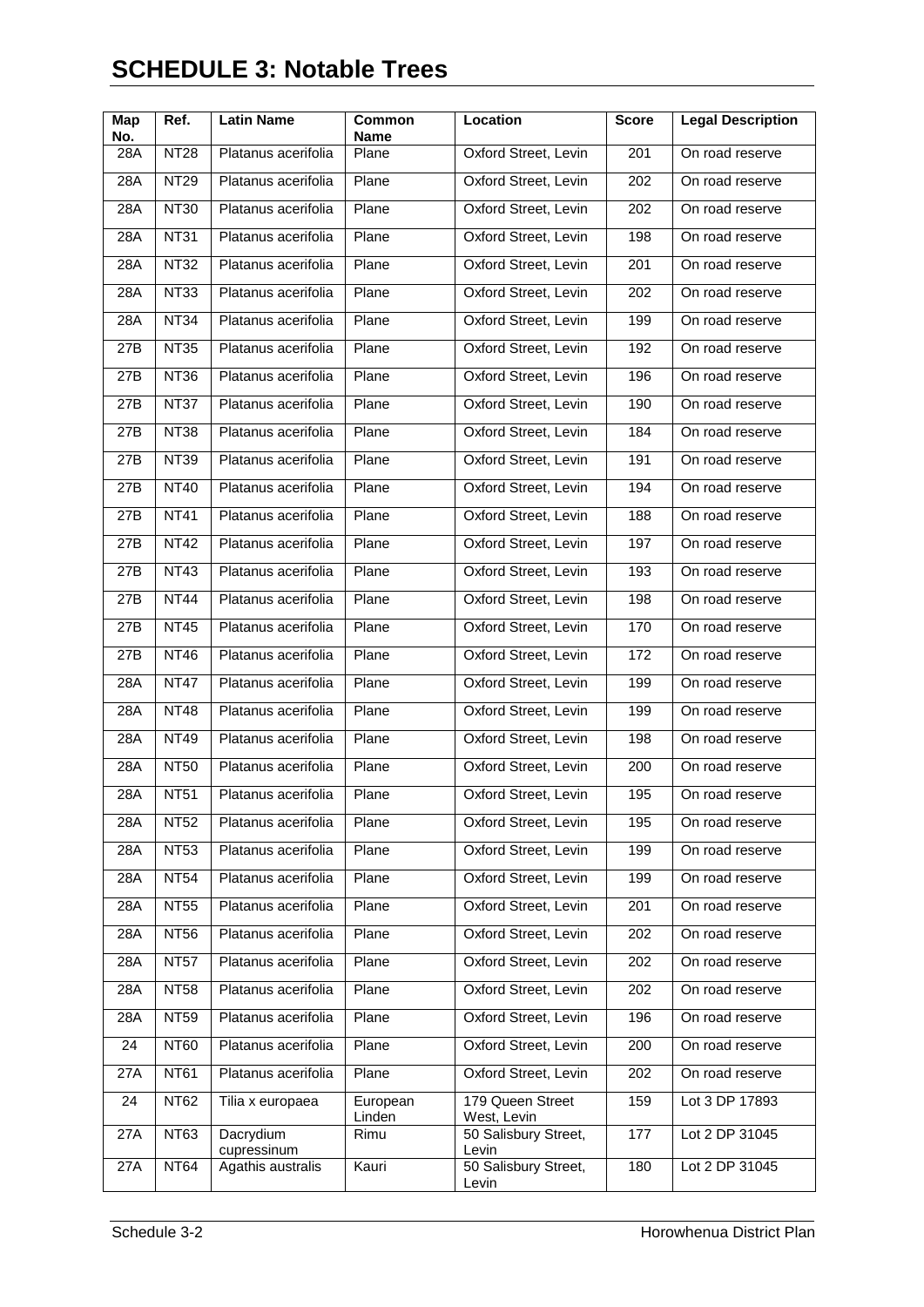# **SCHEDULE 3: Notable Trees**

| Map            | Ref.        | <b>Latin Name</b>           | Common                     | <b>Location</b>                                  | <b>Score</b>    | <b>Legal Description</b>            |  |
|----------------|-------------|-----------------------------|----------------------------|--------------------------------------------------|-----------------|-------------------------------------|--|
| No.            |             |                             | <b>Name</b>                |                                                  |                 |                                     |  |
| 25             | <b>NT65</b> | Knightia excelsa            | Rewarewa                   | 46 Kawiu Road,<br>Levin                          | 150             | A2E Horowhenua                      |  |
| 28             | <b>NT66</b> | Podocarpus<br>spicatus      | Matai                      | 17 Byrd Street, Levin                            | 163             | Lot 1 DP 64894                      |  |
| 28             | <b>NT67</b> | Podocarpus totara           | Totara                     | 189 Bartholomew<br>Road, Levin                   | $\frac{1}{171}$ | Lot 1 DP 26269                      |  |
| 33             | <b>NT68</b> | Platanus acerifolia         | Plane $(x2)$               | 205 Gladstone Road,<br>Levin                     | 157             | Lot 2 DP 2127                       |  |
| 33             | <b>NT69</b> | Fagus sylvatica<br>purpurea | Copper Beech               | 205 Gladstone Road,<br>Levin                     | 164             | Lot 1 DP 2185                       |  |
| 25             | <b>NT70</b> | Eucalyptus<br>globulus      | Tasmanian<br>Blue Gum (x4) | 86 The Avenue,<br>Levin                          | 161             | Lot 2 DP 52547                      |  |
| 25             | <b>NT71</b> | Liriodendron<br>tulipifera  | <b>Tulip Tree</b>          | 9 The Avenue, Levin                              | 151             | Lot 3 DP 25634                      |  |
| 28             | <b>NT72</b> | Podocarpus<br>ferrugineus   | Miro                       | 3 Byrd Street, Levin                             | 152             | Lot 27 DP 31421                     |  |
| 30             | <b>NT73</b> | Quercus ilex                | Holm Oak<br>(x42)          | 112 Liverpool Street,<br>Levin                   | 156             | Lot 2 DP 88868                      |  |
| 29             | <b>NT74</b> | Agathis australis           | Kauri (x50)                | 8 Boulton Road,<br>Levin                         | 161             | Lot 2 DP 18193                      |  |
| $\overline{7}$ | <b>NT75</b> | Quercus palustris           | Pin Oak                    | 299 Kawiu Road                                   | 153             | Lot 1 DP 50052                      |  |
| 27B            | <b>NT76</b> | Quercus robur               | English Oak                | Oxford Street, Levin                             | 154             | Pt Section 28 Levin<br>Suburban     |  |
| 27B            | <b>NT77</b> | Quercus robur               | English Oak                | Oxford Street, Levin                             | 150             | Pt Section 28 Levin<br>Suburban     |  |
| 27B            | <b>NT78</b> | Quercus robur               | English Oak                | Oxford Street, Levin                             | 155             | Pt Section 28 Levin<br>Suburban     |  |
| 27B            | <b>NT79</b> | Quercus robur               | English Oak                | Oxford Street, Levin                             | 165             | Pt Section 28 Levin<br>Suburban     |  |
| 27B            | <b>NT80</b> | Quercus robur               | English Oak                | Oxford Street, Levin                             | 151             | Pt Section 28 Levin<br>Suburban     |  |
| 17,19          | <b>NT81</b> | Pinus radiata               | Pine                       | Waitarere Beach<br>Road, Waitarere<br>Beach      | 155             | Lot 1 DP 71545                      |  |
| $\overline{2}$ | <b>NT82</b> | Quercus robur               | English Oak                | 14 Howan Street,<br>Foxton                       | 170             | Sections 361, 362<br>Town of Foxton |  |
| $\overline{2}$ | <b>NT83</b> | Quercus robur               | English Oak<br>(x3)        | 14 Howan Street,<br>Foxton                       | 173             | Section 362 Town<br>of Foxton       |  |
| $\overline{2}$ | <b>NT84</b> | Ulmus procera               | Elm                        | 14 Howan Street,<br>Foxton                       | 157             | Section 362 Town<br>of Foxton       |  |
| 28             | <b>NT85</b> | Cedrus atlantica            | Atlas Cedar                | 67 Queenwood<br>Road, Levin                      | 186             | Lot 3 DP 4778                       |  |
| 10             | <b>NT86</b> | Eucalyptus<br>leucoxylon    | Blue Gum (x7)              | 101 North Manakau<br>Road, Manakau               | 172             | Lot 1 DP 50378                      |  |
| 21A            | <b>NT87</b> | Agathis australis           | Kauri                      | 55 Bryce Street,<br>Shannon                      | 158             | Lot 363 DP 368                      |  |
| 29             | <b>NT88</b> | Magnolia<br>grandiflora     | Southern<br>Magnolia       | South Railway<br>Reserve Oxford<br>Street, Levin | 158             | Lot 1 DP 89442                      |  |
| $\overline{7}$ | <b>NT89</b> | Podocarpus<br>Totara        | Totara                     | 61 Kuku East Road,<br>Levin                      | 167             | Lot 1 DP 56764                      |  |